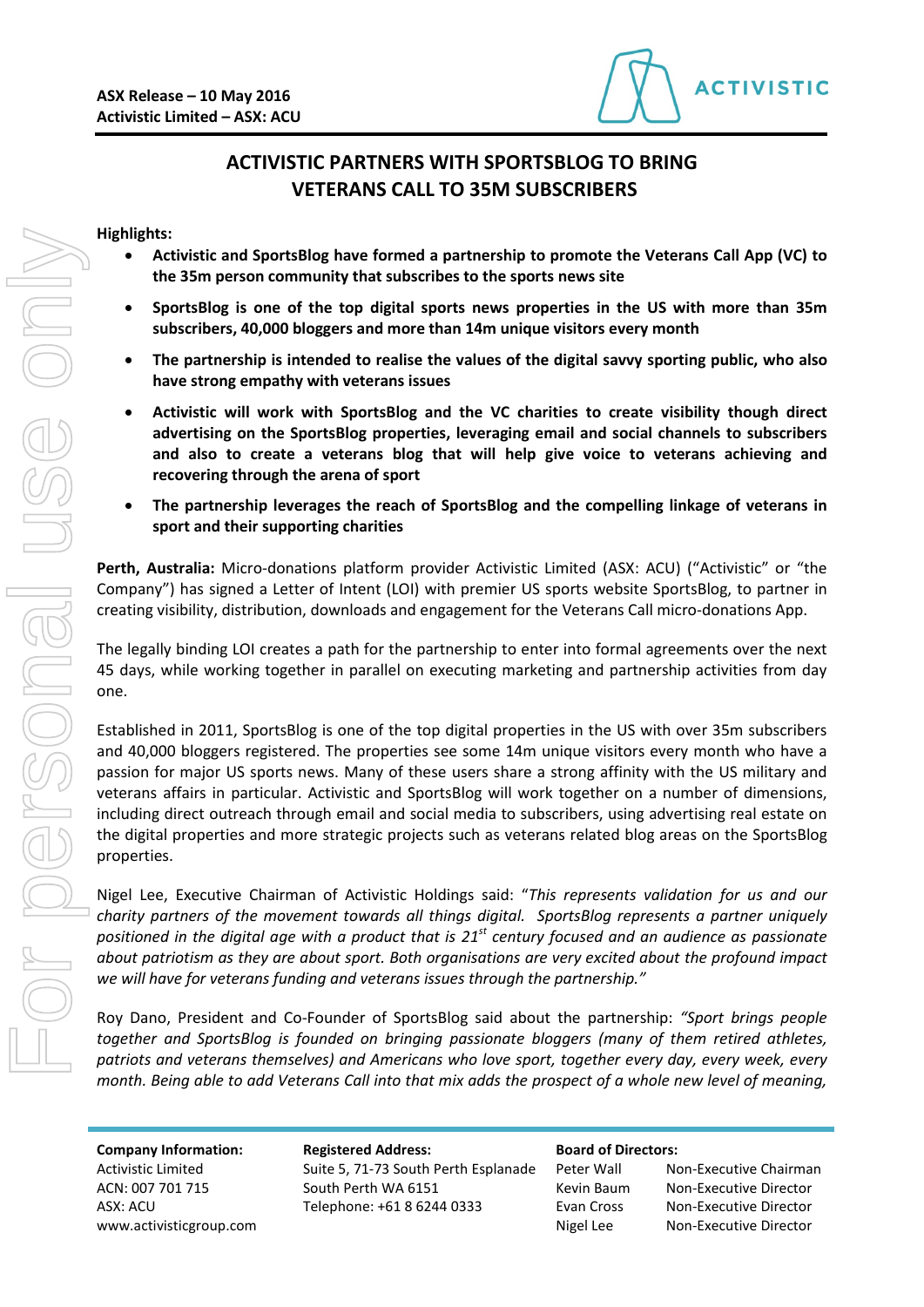

*of reason and engagement for people on SportsBlog, where their passion for sport can also be a driving force for change in the lives of those who have served their country. I am very excited about what this partnership will be able to achieve."*

Activistic and SportsBlog will begin working immediately on creating the programs to roll out through the SportsBlog platform in parallel with converting the principles of the LOI into a formal long term partnership contract.

"*We have the ability to reach a huge footprint in the US through sport*," said Mr Dano.

"*I can think of no better reason to leverage that, than to help support those who have acted in the service of their country.*"

### **For more information contact:**

| <b>Nigel Lee</b>                     |
|--------------------------------------|
| Non-Executive Director               |
| Chairman of Strategic Advisory Board |
| nigel@activisticgroup.com            |

**Simon Hinsley Investor Relations** +61 401 809 653 simon@nwrcommunications.com.au

## **ABOUT ACTIVISTIC**

For personal use only

IBELSONS

Founded in 2012, Activistic has developed a revolutionary micro-donation technology that seamlessly connects and engages the world's ~2 billion smartphone consumers with charities and causes.

Activistic's technology ensures the lowest possible cost to both the donor and the industry via an efficient collection technology that enables regular payments or contributions utilising a mobile phone network.

Activistic allows subscribers to donate with ease and simplicity to any cause in any region, with no need for credit cards or bank information. It provides significant cost savings to beneficiaries; with the nominated charity receiving 85% of the donated amount as opposed to ~32% in the traditional model, as traditional fundraising costs typically represent ~68% of proceeds raised.

Activistic solves issues that often hinder donation collection via its low cost, secure and streamlined payment technology.

In addition, Activistic's platform is equipped with a powerful engagement tool, providing a highly efficient and impactful way of distributing key events and results of fund raisings to build traction and increase transparency with a group's donor base.

Activistic Limited Suite 5, 71-73 South Perth Esplanade Peter Wall Non-Executive Chairman ACN: 007 701 715 South Perth WA 6151 Kevin Baum Non-Executive Director ASX: ACU Telephone: +61 8 6244 0333 Evan Cross Non-Executive Director